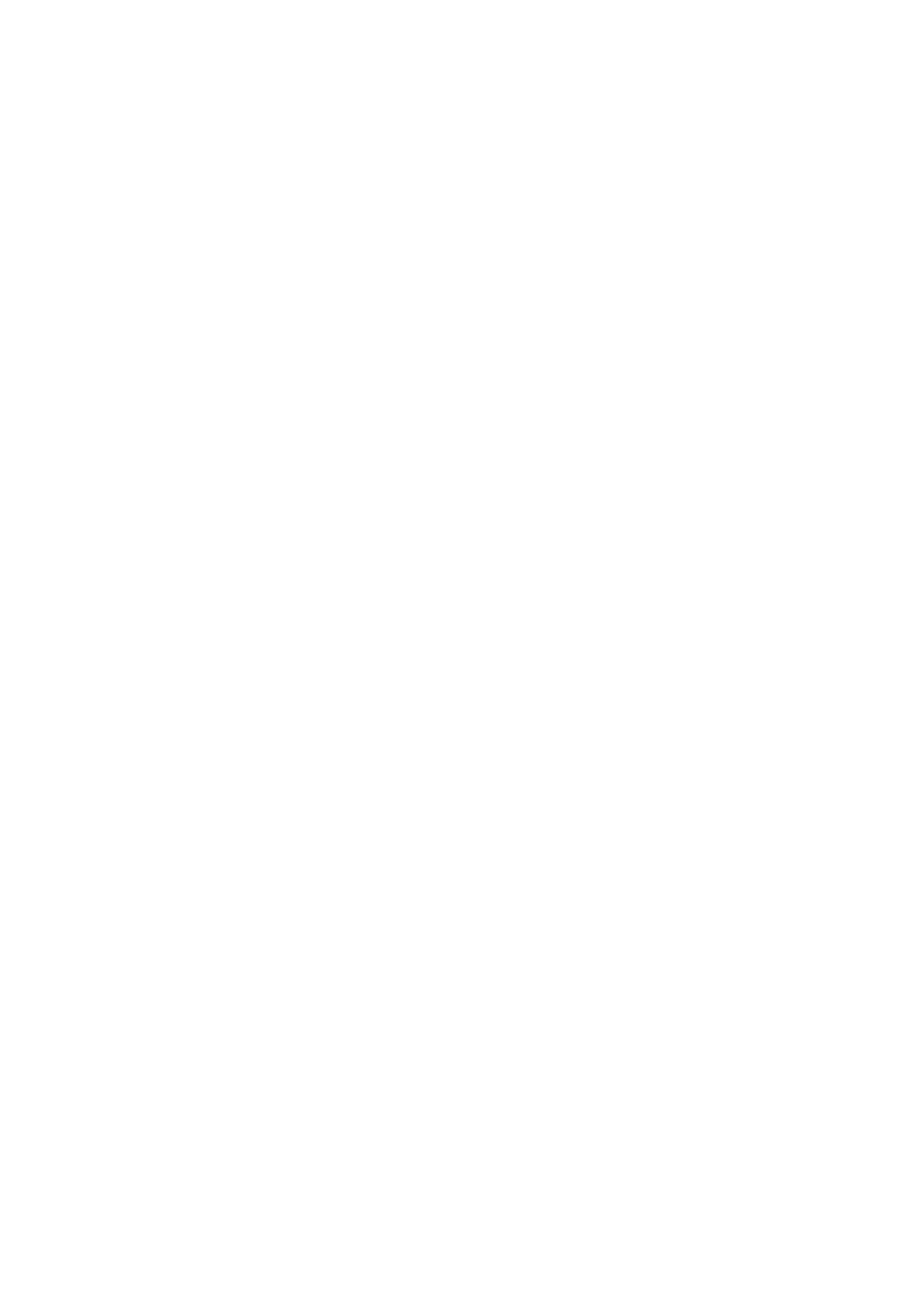V

*(Announcements)*

## ADMINISTRATIVE PROCEDURES

# <span id="page-2-0"></span>EUROPEAN PERSONNEL SELECTION OFFICE (EPSO)

#### **NOTICE OF OPEN COMPETITION**

**EPSO/AST/130/14 (AST 3)**

(2014/C 56 A/01)

The European Personnel Selection Office (EPSO) is organising an open competition, based on qualifications and tests, to constitute a reserve from which to recruit assistants ( 1 ) in the building sector.

The purpose of this competition is to draw up reserve lists from which to fill vacant posts for officials in the institutions of the European Union in Brussels and Luxembourg.

*Before applying, you should carefully read the guide to open competitions published in* **Official Journal of the European Union** *C 270 A of 7 September 2012 and on the EPSO website.*

*This guide is an integral part of the competition notice and will help you to understand the rules governing the procedure and how to apply.*

**CONTENTS** 

- I. **GENERAL BACKGROUND**
- II. **DUTIES**
- III. **ELIGIBILITY**
- IV. **ADMISSION TESTS**
- V. **ADMISSION TO THE COMPETITION AND SELECTION BASED ON QUALIFICATIONS**
- VI. **OPEN COMPETITION**
- VII. **RESERVE LISTS**
- VIII. **HOW TO APPLY**

 $($ <sup>1</sup> ) Any reference in this notice to a person of the male sex must be deemed also to constitute a reference to a person of the female sex.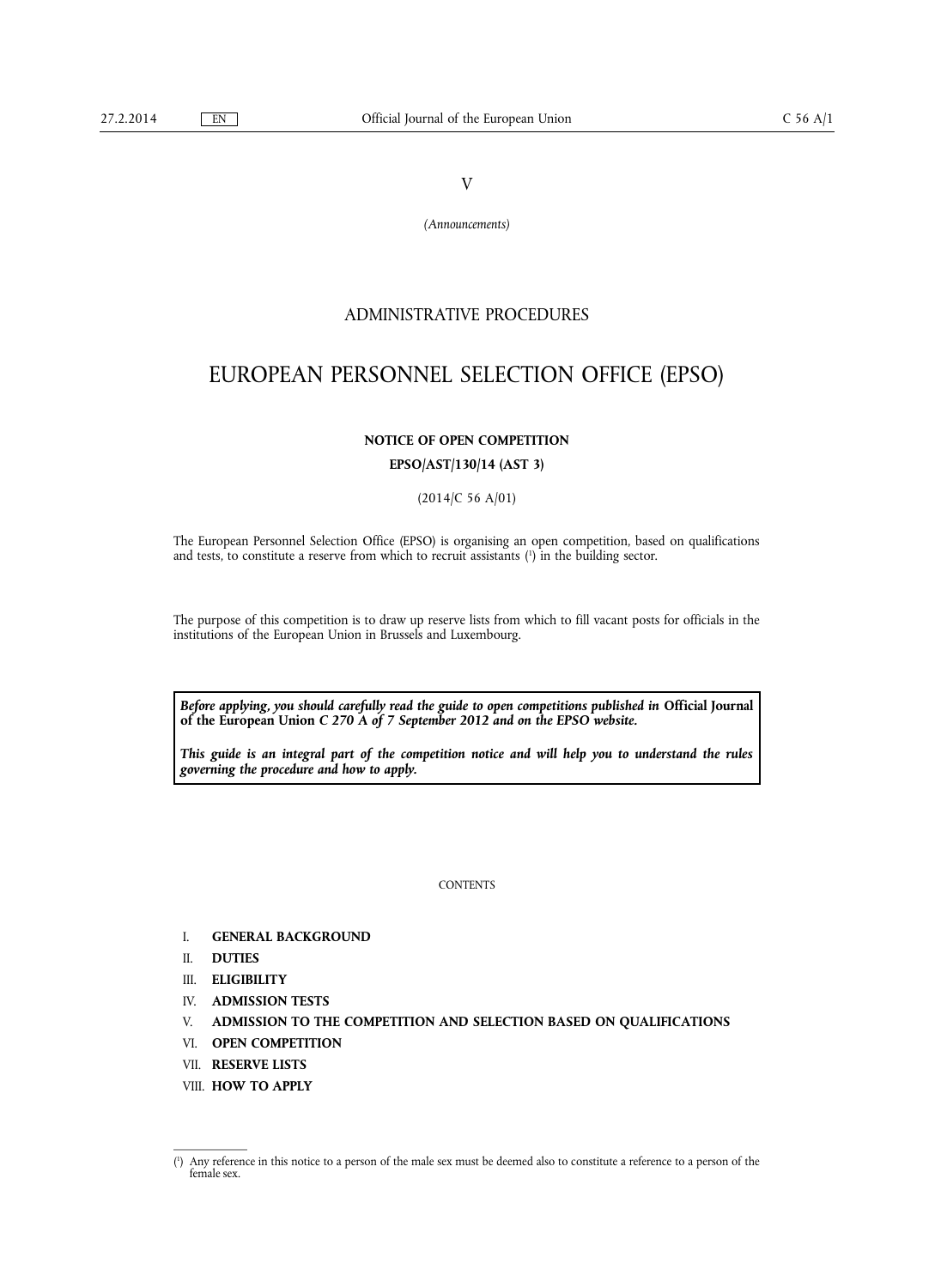#### I. **GENERAL BACKGROUND**

| 1. Number of successful  <br>candidates sought | 101                                                                                                                                                                                                                         |
|------------------------------------------------|-----------------------------------------------------------------------------------------------------------------------------------------------------------------------------------------------------------------------------|
| 2. Note:                                       | This competition covers six fields. You may not apply for more than one field. You must<br>make your choice when you apply online and you will not be able to change it once the<br>deadline for applications has passed.   |
|                                                | Note:                                                                                                                                                                                                                       |
|                                                | Recruitment to the European institutions in Luxembourg requires a good understanding of<br>both written and spoken French, as such knowledge is essential for carrying out work duties<br>and dealing with outside parties. |

#### II. **DUTIES**

The specialised technicians will be responsible for management, executive, supervisory and monitoring duties in the buildings sector in one of the following fields:

#### *Field 1: Air conditioning — 18 successful candidates sought*

Air conditioning, ventilation, heating, water/sanitary installations, techniques and methods for the sustainable use of office buildings, energy management, centralised technical management, automated control.

#### *Field 2: Electromechanical and electrical engineering — 15 successful candidates sought*

Electricity (high and low voltage), lifting equipment, automatic equipment, fire detection and protection, IT/ phone network wiring, centralised technical management, generator set, emergency lighting, EIB and analogue systems.

#### *Field 3: Architecture and interior design — 15 successful candidates sought*

Internal and external fitting: reorganisation of areas, in particular of offices, service areas, meeting rooms and equipment rooms, convenience and safety signs, knowledge of containment standards.

#### *Field 4: Project management — 18 successful candidates sought*

Assisting with building project management (construction, renovation, renting of buildings), specialised technology, structural work and finishings: structures, façades, internal and external blinds, roofing, external and internal woodwork, floor and wall coverings.

#### *Field 5: Health and Safety/Hygiene — 17 successful candidates sought*

Health and safety at work: implementation of preventive measures for safety and hygiene, coordination of health and safety during planning and construction phases, drawing up safety and hygiene instructions, emergency management.

#### *Field 6: Security — 18 successful candidates sought*

Security techniques in terms of evaluating and implementing security protection by both physical means (construction, woodwork, etc.) and electronic means (such as CCTV, entry control, intrusion detection): implementation of security measures, coordination of security systems during planning and construction phases, drawing up security instructions, emergency management, audit of the security installations' maintenance. Drafting business continuity plans and/or crisis management plans, drafting risk assessments.

These tasks also call for administrative and financial management skills and a good knowledge of computerbased tools (office automation, Excel, Word, MS project, etc.) and, mainly in the case of fields 3 and 4, knowledge of management and CAD (computer-aided design) software.

By way of example, the duties may include:

- tasks connected with the maintenance and fitting-out of buildings;
- tasks connected with computer-aided maintenance management (CAMM), centralised technical management, thermal and energy management and sustainable use of buildings;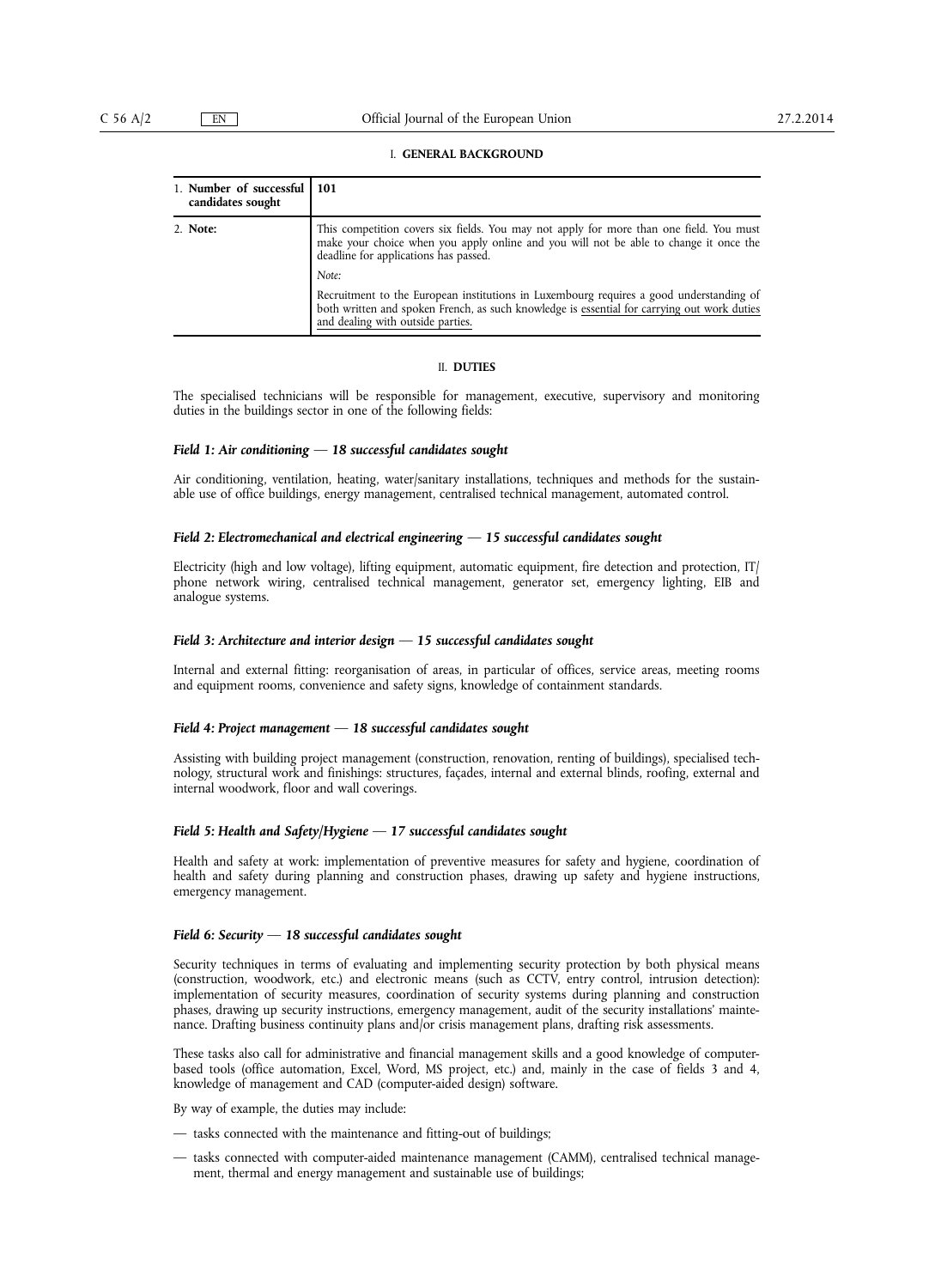- tasks connected with fire protection, technical safety of buildings and hygiene or other tasks connected with health and safety at work;
- analysis of the requirements and multiannual building programming or specific (organisational, operational, etc.) protection equipment/installations;
- monitoring of complete fitting-out/renovation/construction/rebuilding projects;
- drafting operating procedures, and user training;
- assisting with building stock management and/or with the operation of security equipment and installations;
- drafting specifications prior to the publication of invitations to tender, participation in invitation to tender procedures, monitoring and coordinating work or services specific to buildings management, including security;
- administrative and technical management (in particular supervision of performance, monitoring, quality control) of contracts concluded in the buildings sector with outside companies providing services, works, supplies and furniture, including maintenance contracts;
- financial management as part of project management;
- participation in selection procedures and negotiations with a view to the acquisition/occupation of buildings;
- drawing up, consulting and updating plans using CAD software;
- contacts with contractors and national administrations for issues relating to the field of work;
- risk assessment and drawing up multidisciplinary security solutions;
- initiating and following up dossiers connected with safety in other fields, such as electricity, ergonomics, prevention, etc.;
- initiating, monitoring, coordinating and participating in interinstitutional projects and discussions;
- drawing up and monitoring files of rules and regulations or files of compliance and any action related thereto (ensuring compliance);
- drawing up safety standards and specifications; reviewing these standards and specifications or taking part in work groups relating thereto;
- monitoring technological developments.

#### III. **ELIGIBILITY**

**On the closing date for online applications**, you must fulfil all the following general and specific conditions:

| 1. General conditions                                                        |
|------------------------------------------------------------------------------|
| (a) You must be a citizen of one of the Member States of the European Union. |
| (la) Vari murat antari riarro Cill otalità a a a attivam                     |

- (b) You must enjoy your full rights as a citizen.
- (c) You must have fulfilled any obligations imposed on you by the laws on military service.
- (d) You must meet the character requirements for the duties involved.

#### **2. Specific conditions**

| Qualifications/diplomas and professional experience<br>2.1 |                                                                                                                                                                                         |
|------------------------------------------------------------|-----------------------------------------------------------------------------------------------------------------------------------------------------------------------------------------|
|                                                            | Post-secondary education attested by a diploma relevant to the nature of the duties, followed<br>by at least three years' professional experience relevant to the nature of the duties. |
|                                                            | OR                                                                                                                                                                                      |
|                                                            | Secondary education attested by a diploma giving access to higher education, followed by at<br>least six years' professional experience relevant to the nature of the duties.           |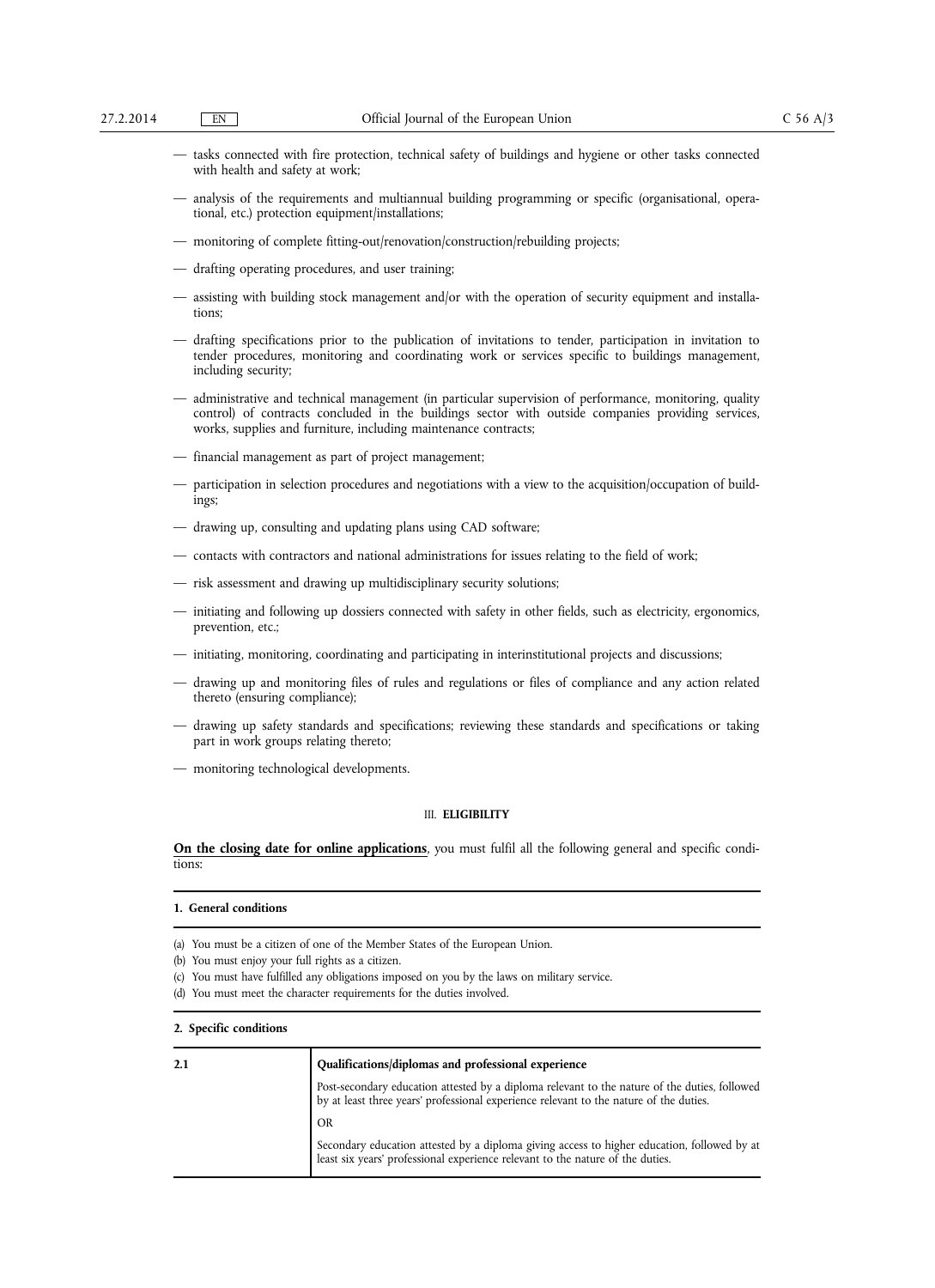| 2.2                         | Knowledge of languages (2)                                                                                                                                                                                                                                                                                  |                                                                                                                                                                                                                                                                                                                                                                                                                                                                                                                                                                                                                                                                                                                                                                                                                                                                                                                                                                                                                                                                                                                                                                      |                                                                                                                                |  |  |
|-----------------------------|-------------------------------------------------------------------------------------------------------------------------------------------------------------------------------------------------------------------------------------------------------------------------------------------------------------|----------------------------------------------------------------------------------------------------------------------------------------------------------------------------------------------------------------------------------------------------------------------------------------------------------------------------------------------------------------------------------------------------------------------------------------------------------------------------------------------------------------------------------------------------------------------------------------------------------------------------------------------------------------------------------------------------------------------------------------------------------------------------------------------------------------------------------------------------------------------------------------------------------------------------------------------------------------------------------------------------------------------------------------------------------------------------------------------------------------------------------------------------------------------|--------------------------------------------------------------------------------------------------------------------------------|--|--|
|                             |                                                                                                                                                                                                                                                                                                             | The official languages of the European Union are:                                                                                                                                                                                                                                                                                                                                                                                                                                                                                                                                                                                                                                                                                                                                                                                                                                                                                                                                                                                                                                                                                                                    |                                                                                                                                |  |  |
|                             | BG (Bulgarian)<br>CS (Czech)<br>DA (Danish)<br>DE (German)<br>EL (Greek)<br>EN (English)<br>ES (Spanish)<br>ET (Estonian)                                                                                                                                                                                   | FI (Finnish)<br>FR (French)<br>GA (Irish)<br>HR (Croatian)<br>HU (Hungarian)<br>IT (Italian)<br>LT (Lithuanian)<br>LV (Latvian)                                                                                                                                                                                                                                                                                                                                                                                                                                                                                                                                                                                                                                                                                                                                                                                                                                                                                                                                                                                                                                      | MT (Maltese)<br>NL (Dutch)<br>PL (Polish)<br>PT (Portuguese)<br>RO (Romanian)<br>SK (Slovak)<br>SL (Slovenian)<br>SV (Swedish) |  |  |
| Language 1                  | Main language                                                                                                                                                                                                                                                                                               |                                                                                                                                                                                                                                                                                                                                                                                                                                                                                                                                                                                                                                                                                                                                                                                                                                                                                                                                                                                                                                                                                                                                                                      |                                                                                                                                |  |  |
|                             |                                                                                                                                                                                                                                                                                                             | A thorough knowledge of one of the official languages of the European Union.                                                                                                                                                                                                                                                                                                                                                                                                                                                                                                                                                                                                                                                                                                                                                                                                                                                                                                                                                                                                                                                                                         |                                                                                                                                |  |  |
| Language 2                  |                                                                                                                                                                                                                                                                                                             | Second language (must be different from language 1):                                                                                                                                                                                                                                                                                                                                                                                                                                                                                                                                                                                                                                                                                                                                                                                                                                                                                                                                                                                                                                                                                                                 |                                                                                                                                |  |  |
|                             | A satisfactory knowledge of English, French or German.                                                                                                                                                                                                                                                      |                                                                                                                                                                                                                                                                                                                                                                                                                                                                                                                                                                                                                                                                                                                                                                                                                                                                                                                                                                                                                                                                                                                                                                      |                                                                                                                                |  |  |
|                             | In the light of the judgment given by the Court of Justice of the European Union (Grand Chamber) in<br>Case C-566/10 P, Italy v Commission, the EU institutions wish to state the reasons for limiting the<br>choice of the second language in this competition to a small number of official EU languages. |                                                                                                                                                                                                                                                                                                                                                                                                                                                                                                                                                                                                                                                                                                                                                                                                                                                                                                                                                                                                                                                                                                                                                                      |                                                                                                                                |  |  |
|                             |                                                                                                                                                                                                                                                                                                             | Candidates are therefore informed that the second language options in this competition have been<br>defined in line with the interests of the service, which require new recruits to be immediately opera-<br>tional and capable of communicating effectively in their daily work. Otherwise the efficient functioning<br>of the institutions could be severely impaired.                                                                                                                                                                                                                                                                                                                                                                                                                                                                                                                                                                                                                                                                                                                                                                                            |                                                                                                                                |  |  |
| they would face on the job. |                                                                                                                                                                                                                                                                                                             | It has long been the practice to use mainly English, French, and German for internal communication<br>in the EU institutions and these are also the languages most often needed when communicating with<br>the outside world and dealing with cases. Moreover, English, French and German are the most<br>common second languages in the European Union and the most commonly studied as a second<br>language. This confirms what is currently expected of candidates for European Union posts in terms<br>of their level of education and professional skills, namely that they have a command of at least one of<br>these languages. Consequently, in balancing the interests of the service and the abilities of candidates,<br>and given the particular field of this competition, it is legitimate to organise tests in the three<br>languages so as to ensure that all candidates are able to work in at least one of them, whatever their<br>first official language. Assessing specific competencies in this way allows the institutions to evaluate<br>candidates' ability to be immediately operational in an environment that closely matches the reality |                                                                                                                                |  |  |
|                             | For these same reasons, it is reasonable to limit the language of communication between candidates<br>and the institution, including the language in which their applications are to be drafted. Furthermore,<br>this ensures uniformity when comparing candidates and checking their application forms.    |                                                                                                                                                                                                                                                                                                                                                                                                                                                                                                                                                                                                                                                                                                                                                                                                                                                                                                                                                                                                                                                                                                                                                                      |                                                                                                                                |  |  |
|                             | To ensure equal treatment for all candidates, everyone — including those whose first official language<br>is one of the three — must take some tests in their second language, chosen from among these three.                                                                                               |                                                                                                                                                                                                                                                                                                                                                                                                                                                                                                                                                                                                                                                                                                                                                                                                                                                                                                                                                                                                                                                                                                                                                                      |                                                                                                                                |  |  |
|                             | None of this affects the possibility of later language training to enable staff to work in a third<br>language, as required under Article 45(2) of the Staff Regulations.                                                                                                                                   |                                                                                                                                                                                                                                                                                                                                                                                                                                                                                                                                                                                                                                                                                                                                                                                                                                                                                                                                                                                                                                                                                                                                                                      |                                                                                                                                |  |  |

#### IV. **ADMISSION TESTS**

The admission tests are organised by EPSO and you will take them on a computer. The selection board decides on the difficulty of the tests and approves their subject matter on the basis of proposals made by EPSO.

The admission tests will be organised only if the number of candidates exceeds a certain threshold. The threshold will be determined by the Director of EPSO, as the appointing authority, after the deadline for applications. This threshold can vary from one field to another and you will be informed of the precise details via your EPSO account.

<sup>(</sup> 2 ) See the Common European Framework of Reference for Languages (CEFR) — required level: language 1 = C1, language 2 = B2 [\(http://europass.cedefop.europa.eu/europass/home/hornav/Downloads/CEF/LanguageSelfAssessmentGrid.csp\)](http://europass.cedefop.europa.eu/europass/home/hornav/Downloads/CEF/LanguageSelfAssessmentGrid.csp)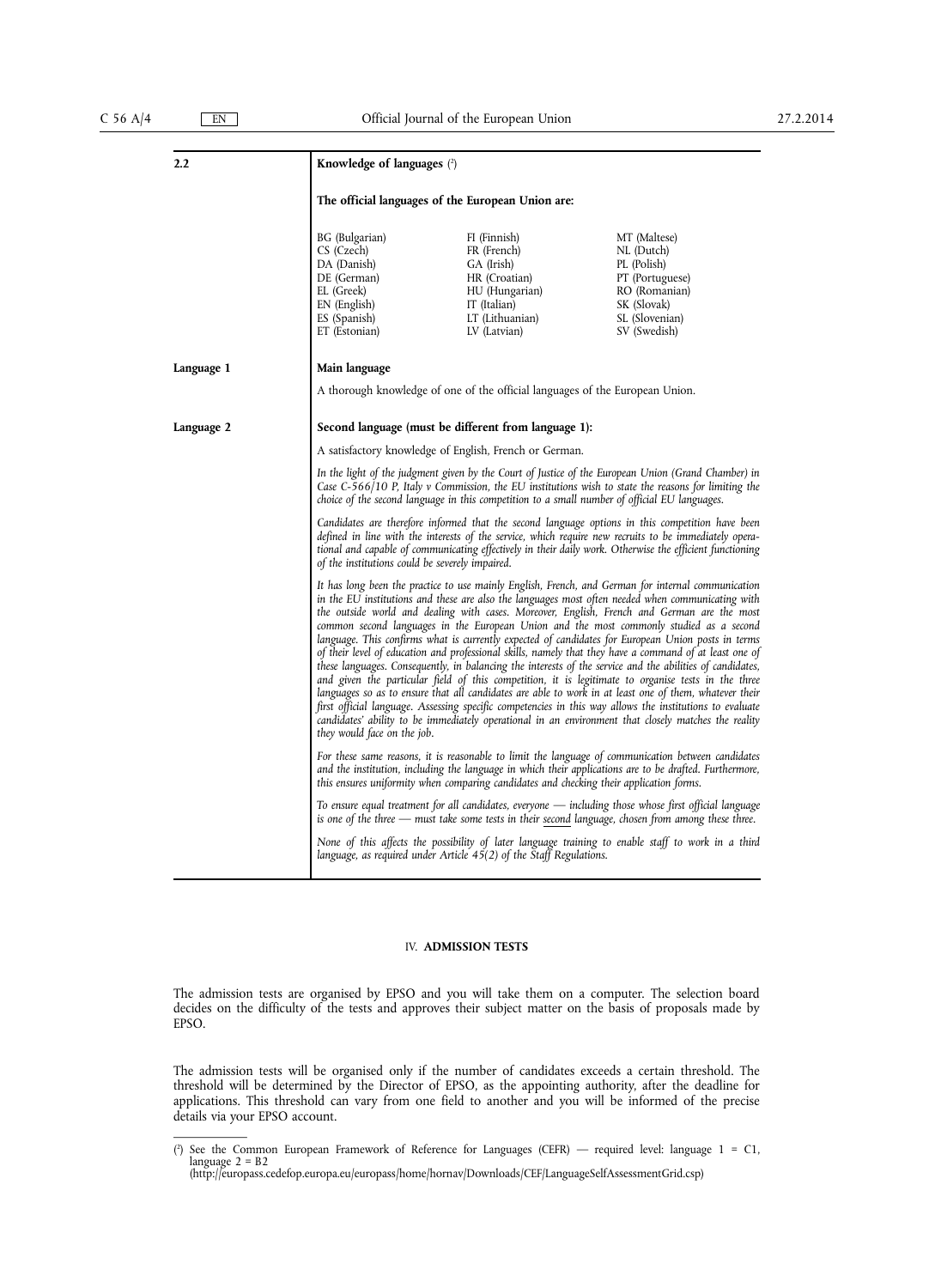| 1. Invitation                                                                                                                   | You will be invited to sit the tests if you have validated your application on time (see<br>Section VIII).                   |                                                              |  |
|---------------------------------------------------------------------------------------------------------------------------------|------------------------------------------------------------------------------------------------------------------------------|--------------------------------------------------------------|--|
|                                                                                                                                 | N.B.:                                                                                                                        |                                                              |  |
|                                                                                                                                 | 1. By validating your application, you declare that you meet the general and specific condi-<br>tions listed in Section III. |                                                              |  |
| 2. You must reserve a date to sit the tests. This <b>must</b> be done by the deadline notified to<br>you via your EPSO account. |                                                                                                                              |                                                              |  |
| 2. Nature and marking<br>of tests                                                                                               | A series of tests comprising multiple-choice questions to assess your reasoning abilities:                                   |                                                              |  |
| Test (a)                                                                                                                        | Verbal                                                                                                                       | Marking: this test will be marked out of 20<br>Pass mark: 10 |  |
| Test (b)                                                                                                                        | Numerical                                                                                                                    | Marking: this test will be marked out of 10                  |  |
| Test $(c)$                                                                                                                      | Abstract                                                                                                                     | Marking: this test will be marked out of 10                  |  |
|                                                                                                                                 |                                                                                                                              | The aggregate pass mark for tests (b) and (c)<br>is 10.      |  |
| 3. Language of the tests                                                                                                        | Language 1                                                                                                                   |                                                              |  |

Otherwise, aptitude tests (reasoning abilities) will be held at the assessment centre (see Section VI.2).

#### V. **ADMISSION TO THE COMPETITION AND SELECTION BASED ON QUALIFICATIONS**

#### 1. **Procedure**

Initially, compliance with the general and specific conditions will be checked and the selection based on qualifications will be made on the basis of the information given in your online application.

(a) Your answers to the questions relating to the general and specific conditions will be processed to determine whether you can be included in the list of candidates who fulfil all the conditions for admission to the competition.

*If prior admission tests are organised, compliance with the general and specific conditions will be checked for each field in descending order of the marks obtained, until the number of candidates defined by the appointing authority is reached who:*

- *have passed the admission tests with the highest marks, and*
- *satisfy the eligibility conditions.*

Where a number of candidates tie for the last available place, they will all be included in the selection *phase based on qualifications. Online applications of candidates below the threshold will not be examined.*

- (b) The selection board will then screen the candidates eligible for the competition on the basis of their qualifications to identify those whose profile (particularly their diplomas and professional experience) best matches the duties and selection criteria set out in this competition notice. This selection is carried out **solely** on the basis of the information provided in the 'Talent Screener' tab and takes place in two stages:
	- each selection criterion is weighted between 1 and 3, according to how important the board considers it to be;
	- the selection board then examines candidates' answers and awards 0 to 4 points for each answer. The points are then multiplied by the weighting for each question and added together to give an overall score.

The selection board will then draw up a list of candidates in the order of the overall scores awarded. For each field, the number of candidates invited to the assessment centre ( 3 ) will not exceed **3 times** the number of successful candidates sought. This number will be published on EPSO's website [\(http://blogs.ec.europa.eu/eu-careers.info/\).](http://blogs.ec.europa.eu/eu-careers.info/)

<sup>(</sup> 3 ) Candidates who are not invited to take the assessment centre will be sent the results of their assessment and the weighting applied by the selection board to each question.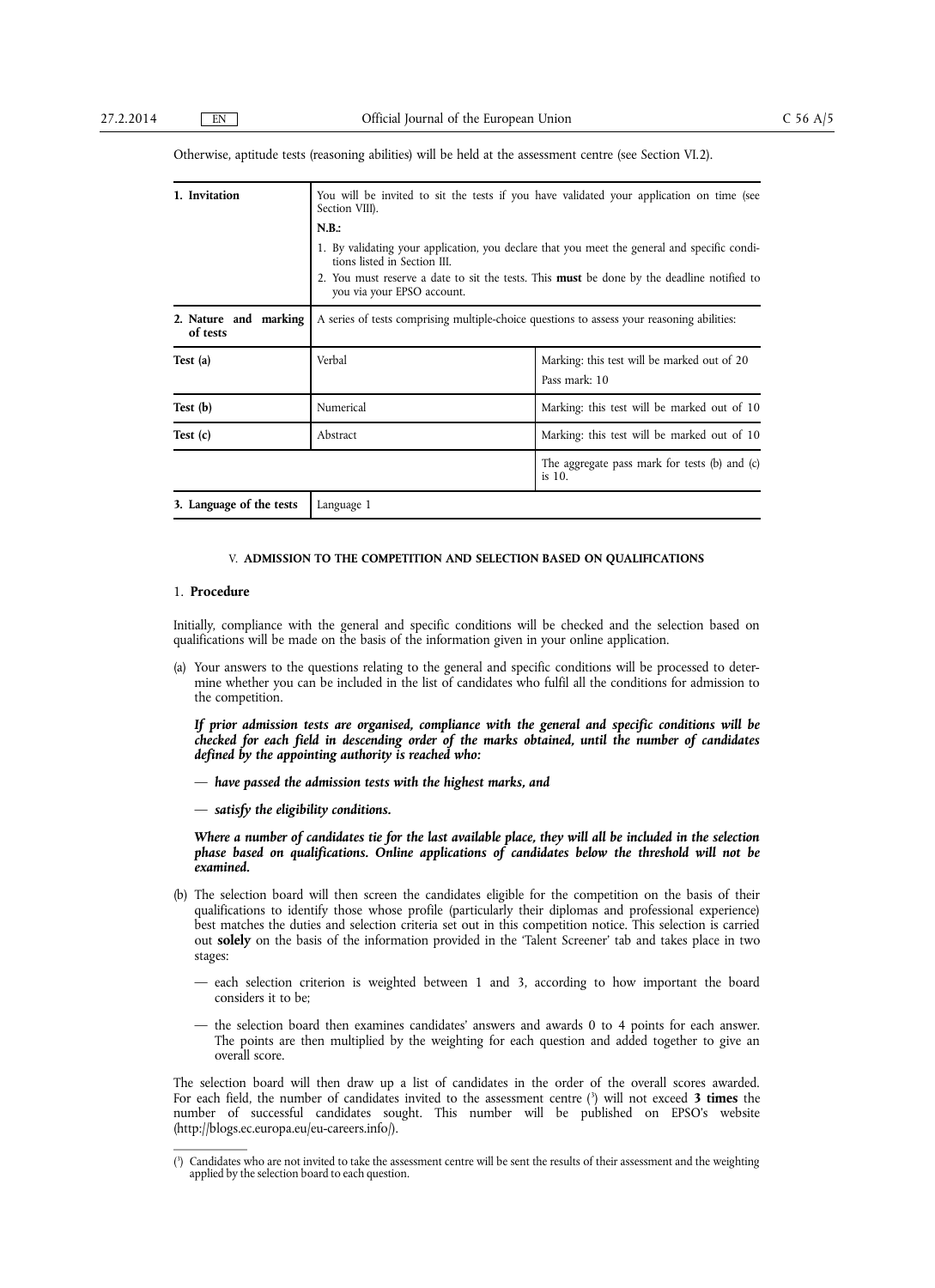#### 2. **Verification of the information given by candidates**

Following the assessment centre, and in the light of the results, the information given by candidates in their online applications will be verified against the supporting documents they have provided; for the general conditions this will be done by EPSO, while for the specific conditions it will be done by the selection board. In assessing qualifications, supporting documents will be taken into account only to confirm the information already given under the 'Talent Screener' tab. If verification shows that the information given is not borne out by the appropriate supporting documents ( 4 ), candidates will be disqualified.

The applications of candidates who have passed assessment centre tests (d), (e), (f), and (g) with the highest aggregate marks will be verified in descending order of merit (see Section VI.2). Those candidates must also have obtained pass marks in tests (a), (b), and (c). Verification will continue until the number of candidates who can be placed on the reserve lists and who are actually eligible reaches the threshold. The files of candidates below the threshold will not be examined.

#### 3. **Selection criteria**

For the selection based on qualifications, the following criteria will be taken into consideration by the selection board:

#### *Field 1: Air conditioning*

- 1. At least two years' professional experience relevant to one of the areas within the field, in addition to the experience required under Section III.2.1.
- 2. At least nine months' additional professional experience in another area within the field.
- 3. At least six months' professional experience in IT: specific software in the field of building construction/ planning/maintenance.
- 4. Additional diploma in one of the areas within the field.
- 5. Additional training, different to the diploma referred to in point 4 above, in the building sector or technical certificates relating to the field.
- 6. Professional experience in financial management as part of project management and/or professional experience in the field of invitations to tender (as drafter and/or assessor and/or tenderer).
- 7. Professional experience in team management or in coordination of outside contractors.

#### *Field 2: Electromechanical and electronic engineering*

- 1. At least two years' professional experience relevant to one of the areas within the field, in addition to the experience required under Section III.2.1.
- 2. At least nine months' additional professional experience in another area within the field.
- 3. At least six months' professional experience in IT: specific software in the field of building construction/ planning/maintenance.
- 4. Additional diploma in one of the areas within the field.
- 5. Additional training, different to the diploma referred to in point 4 above, in the buildings sector or technical certificates relating to the field.
- 6. Professional experience in financial management as part of project management and/or professional experience in the field of invitations to tender (as drafter and/or assessor and/or tenderer).
- 7. Professional experience in team management or in coordination of outside contractors.

 $($ <sup>4</sup> ) Verification against the supporting documents is done before the reserve lists are drawn up (see Section VII.1 and Section VIII.2).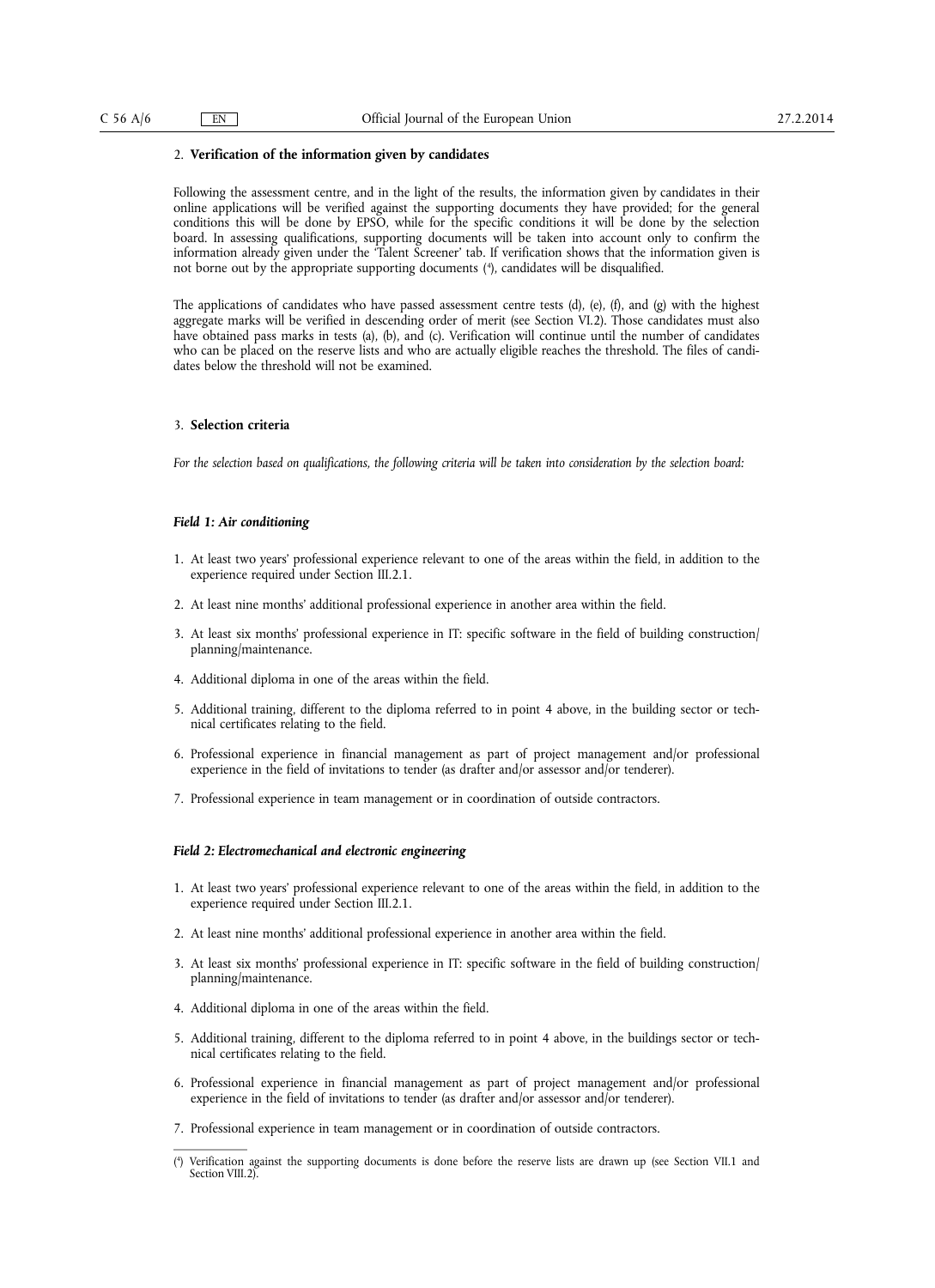#### *Field 3: Architecture and interior design*

- 1. At least two years' professional experience relevant to one of the areas within the field, in addition to the experience required under Section III.2.1.
- 2. Professional experience in the field of design support: electronic management of plans (CAD) and maps (GIS).
- 3. Professional experience in interior and exterior design.
- 4. At least nine months' professional experience in another field (see Section II) related to the field of construction techniques.
- 5. Additional training or equivalent professional experience in the field of project management.
- 6. Additional training or equivalent professional experience in the field of analysis methods and tools.
- 7. Professional experience in coordination of outside contractors.

#### *Field 4: Project management*

- 1. At least two years' professional experience relevant to one of the areas within the field, in addition to the experience required under Section III.2.1.
- 2. At least six months' professional experience in IT: specific software in the field of building construction/ planning/maintenance.
- 3. At least two years' professional experience as project manager, in particular in a design firm or architect's firm.
- 4. At least nine months' professional experience in another field (see Section II) related to the field of construction techniques.
- 5. Additional diploma in one of the areas within the field.
- 6. Additional training, different to the diploma referred to in point 5 above, in the building sector or technical certificates relating to the field.
- 7. Professional experience in financial management as part of project management and/or professional experience in the field of invitations to tender (as drafter and/or assessor and/or tenderer).
- 8. Professional experience in team management or in coordination of outside contractors.
- 9. Professional experience in contract management and monitoring.

#### *Field 5: Health and Safety/Hygiene*

- 1. At least two years' professional experience in the field of health and safety at work, in addition to the experience required under Section III.2.1.
- 2. Additional training in the field of building safety, health and safety at work, hygiene (for example, designated worker, health and safety coordinator, health and safety consultant).
- 3. Professional experience in the application of standards specific to the field of health and safety at work.
- 4. Diploma and/or certificate in the field of health and safety at work.
- 5. At least nine months' professional experience in another field (see Section II) related to the field of construction techniques.

#### *Field 6: Security*

- 1. At least two years' professional experience in the field of engineering or security, in addition to the experience required under Section III.2.1.
- 2. Additional training in the field of building security.
- 3. Professional experience in the application of standards specific to the field of security.
- 4. Diploma in engineering.
- 5. Certificate in the field of security.
- 6. At least nine months' professional experience in another field (see Section II) relating to security in connection with construction techniques.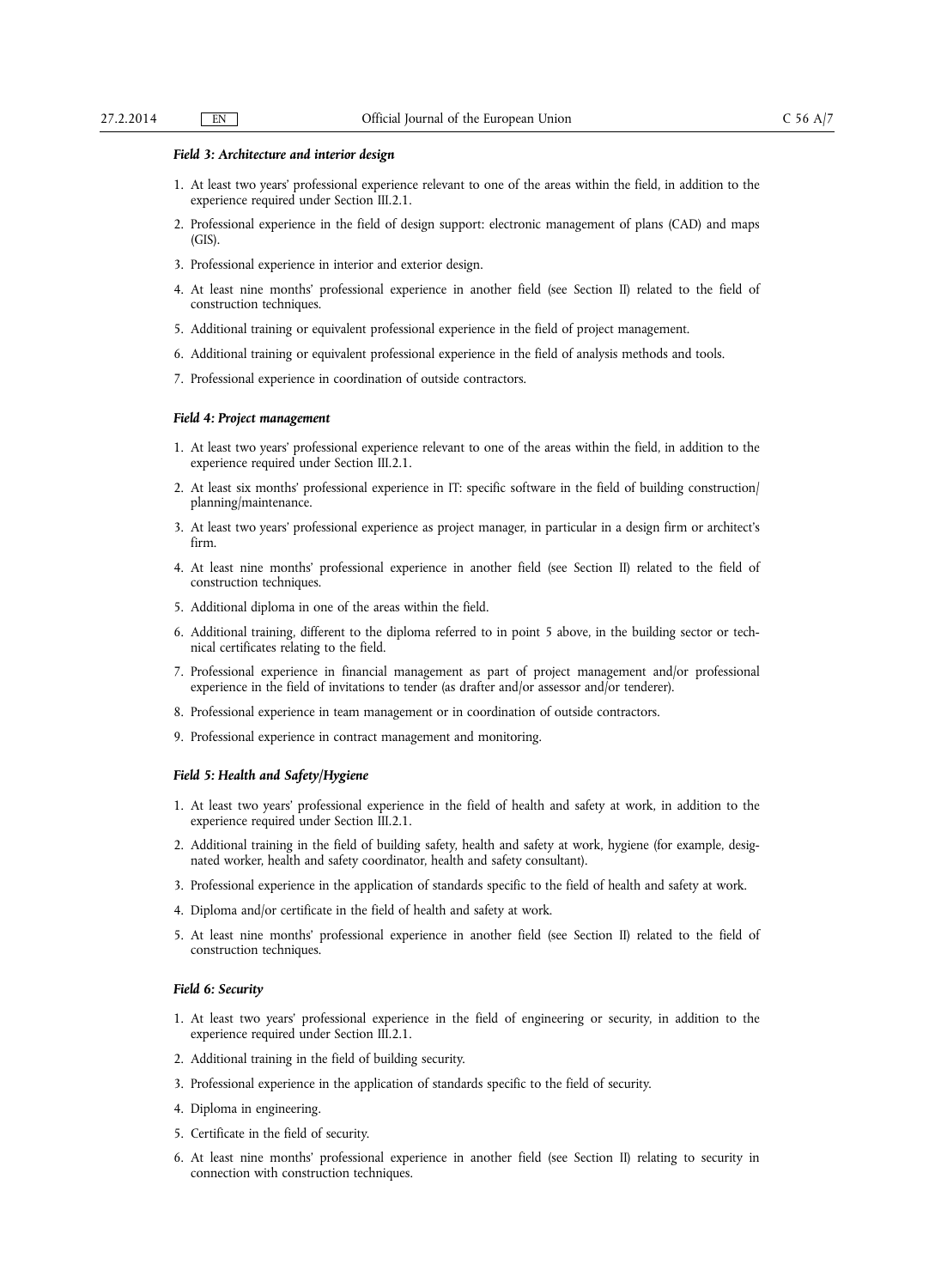#### VI. **OPEN COMPETITION**

| 1. Invitation        | If you are one of the candidates<br>- who, according to the information given in the online application, fulfil the general and<br>specific conditions listed in Section III,<br>and<br>— who obtained one of the highest marks in the selection based on qualifications,<br>you will be invited to attend the assessment tests $(5)$ , which will normally be held in Brussels<br>over the course of <b>one or two days</b> $(6)$ .                                                                                                                                                                                                                                                                               |
|----------------------|--------------------------------------------------------------------------------------------------------------------------------------------------------------------------------------------------------------------------------------------------------------------------------------------------------------------------------------------------------------------------------------------------------------------------------------------------------------------------------------------------------------------------------------------------------------------------------------------------------------------------------------------------------------------------------------------------------------------|
| 2. Assessment centre | You will sit three types of assessment tests, the content of which is validated by the selection<br>board.<br>- Your reasoning abilities, if not already assessed in admission tests, will be assessed by<br>means of:<br>(a) a verbal reasoning test<br>(b) a numerical reasoning test<br>(c) an abstract reasoning test.<br>Your specific competencies will be assessed by means of:<br>(d) a structured interview on your competencies in the field, based on the information<br>provided in the 'Talent Screener' tab of your application.<br>Your general competencies $(7)$ will be assessed by means of:<br>(e) a case study<br>a group exercise<br>(g) a structured interview on the general competencies. |

#### **These general competencies will be tested as shown in the following table:**

|                                                                       | Case study  | Group exercise | Structured<br>interview |
|-----------------------------------------------------------------------|-------------|----------------|-------------------------|
| Analysis and problem-solving                                          | $\mathbf X$ | $\mathbf x$    |                         |
| Communicating                                                         | $\mathbf X$ |                | $\mathbf X$             |
| Delivering quality and results                                        | $\mathbf x$ |                | $\mathbf x$             |
| Learning and development                                              |             | $\mathbf x$    | $\mathbf X$             |
| Prioritising and organising                                           | $\mathbf X$ | $\mathbf x$    |                         |
| Resilience                                                            |             | $\mathbf X$    | $\mathbf X$             |
| Working with others                                                   |             | $\mathbf x$    | $\mathbf X$             |
| of<br><b>the</b> Language 1 for parts (a), (b) and (c)<br>3. Language |             |                |                         |

**assessment centre**

Language 2 for parts (d), (e), (f) and (g)

<sup>(</sup> 5 ) Where a number of candidates tie for the last available place, they will all be invited to the assessment centre.

<sup>(</sup> 6 ) Organisational constraints may make it necessary to conduct the reasoning tests in test centres in the Member States, separately from the other assessment centre tests.

<sup>(</sup> 7 ) More information on these competencies can be found in point 1.2 of the Guide to open competitions.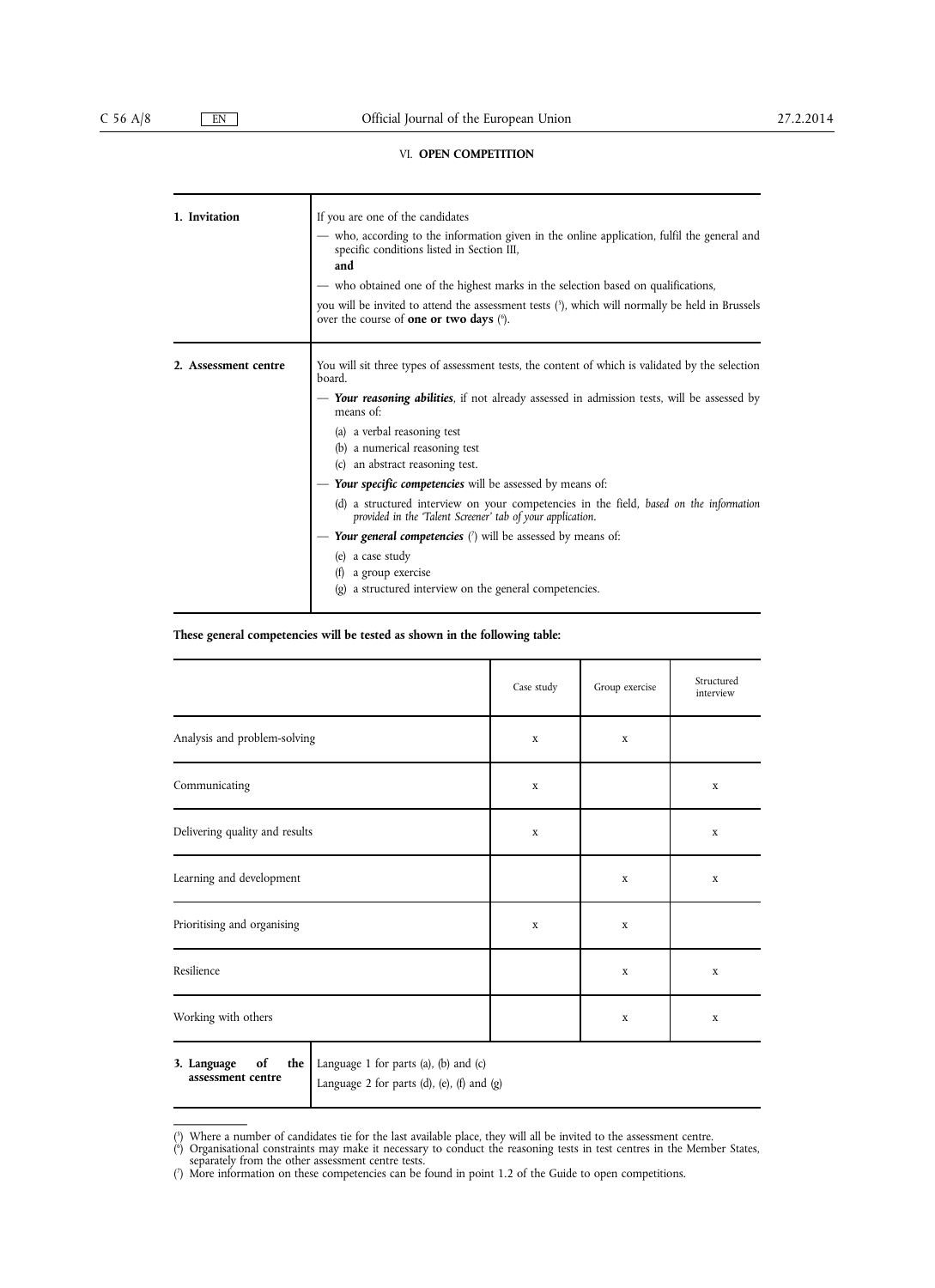| 4. Marking<br>and  | <b>Reasoning ability</b>                                                                                                |
|--------------------|-------------------------------------------------------------------------------------------------------------------------|
| weighting of marks | (a) Verbal: marked out of 20                                                                                            |
|                    | Pass mark: 10                                                                                                           |
|                    | (b) Numerical: marked out of 10                                                                                         |
|                    | Abstract: marked out of 10<br>(c)                                                                                       |
|                    | Aggregate pass mark for tests (b) and (c): 10                                                                           |
|                    | Tests (a), (b), and (c) are eliminatory; the marks are not added to the marks for the other<br>assessment centre tests. |
|                    | Specific competencies (d)                                                                                               |
|                    | Marked out of 100                                                                                                       |
|                    | Pass mark: 50                                                                                                           |
|                    | Weighting: 55 % of the overall mark                                                                                     |
|                    | General competencies (e), $(f)$ and $(g)$                                                                               |
|                    | Marked out of 10 for each general competency                                                                            |
|                    | Pass mark:                                                                                                              |
|                    | 3 for each competency and                                                                                               |
|                    | an aggregate of 35 out of 70 for all 7 general competencies                                                             |
|                    | Weighting: 45 % of the overall mark                                                                                     |

#### VII. **RESERVE LISTS**

| 1. Candidates placed on<br>the reserve lists | The selection board will place your name on the reserve list:<br>- if you obtained pass marks in tests (a) to (g) and are one of the candidates with the<br>highest aggregate marks in assessment tests (d), (e), (f) and (g) (see number of successful<br>candidates sought, Section I.1) (8)<br>and if your supporting documents show that you meet all the eligibility require-<br>ments. |
|----------------------------------------------|----------------------------------------------------------------------------------------------------------------------------------------------------------------------------------------------------------------------------------------------------------------------------------------------------------------------------------------------------------------------------------------------|
| 2. Classification                            | A list will be drawn up for each field and names will be listed in alphabetical order.                                                                                                                                                                                                                                                                                                       |

#### VIII. **HOW TO APPLY**

| 1. Online application | You must apply online, following the instructions on the EPSO website and particularly in<br>the online application manual.<br>Deadline (including validation): 1 April 2014 at 12.00 (midday), Brussels time.                                                                                                     |
|-----------------------|--------------------------------------------------------------------------------------------------------------------------------------------------------------------------------------------------------------------------------------------------------------------------------------------------------------------|
| cation files          | 2. Submission of appli- If you are one of the candidates invited to the assessment tests, you will have to bring<br>with you your full application file (signed online application form and supporting docu-<br>ments) when you attend $(9)$ .<br><b>Details:</b> see point 6.1 of the Guide to open competitions. |

<sup>(</sup> 8 ) Where a number of candidates tie for the last available place, they will all be placed on the reserve lists.

<sup>(</sup> 9 ) You will be notified in good time, via your EPSO account, of the date when you have to attend the assessment tests.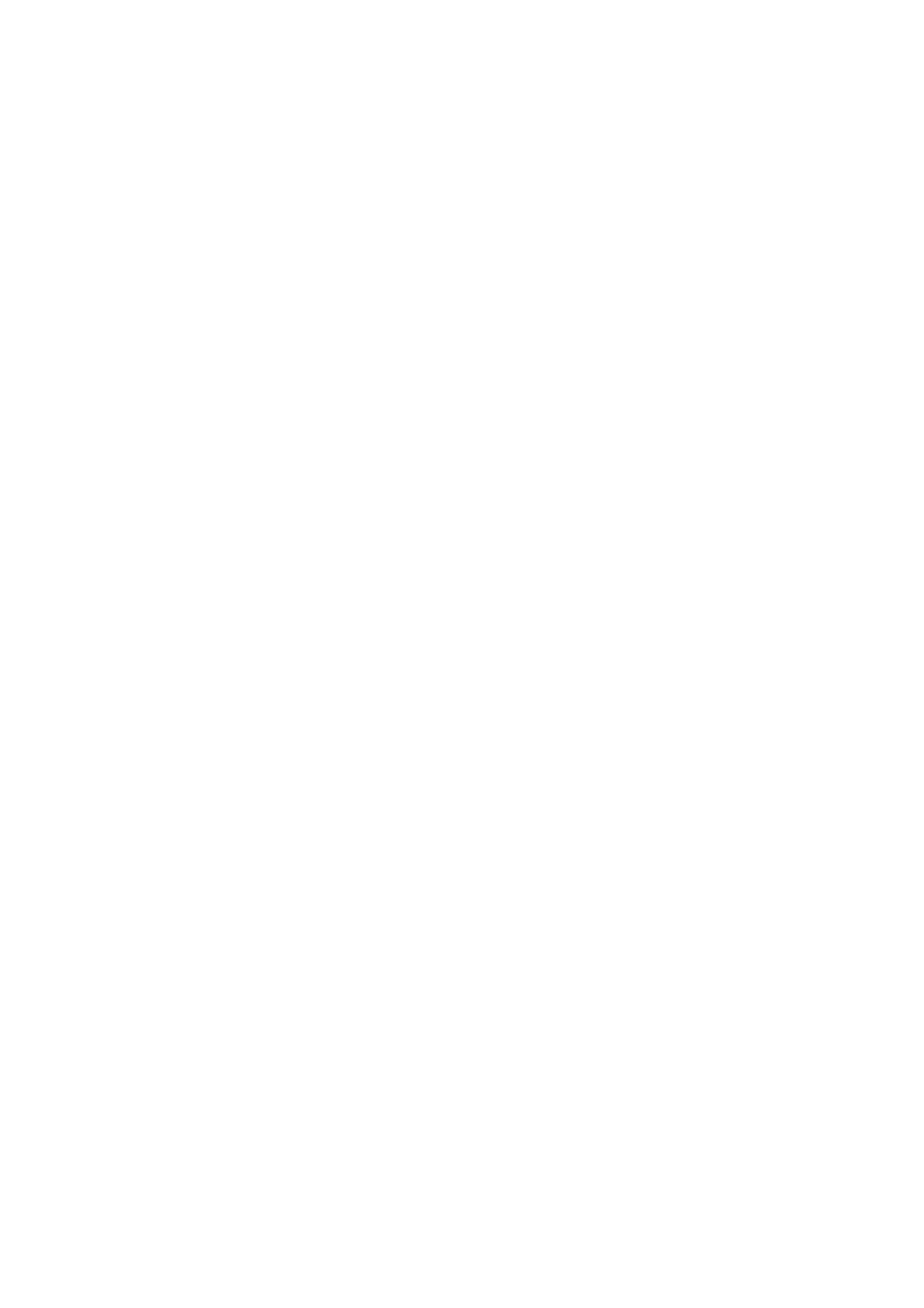### **REVIEW OF 'COMPETITION' C A OJs**

Please find below the list of C A published during the present year. Unless otherwise indicated, OJs are published in all language versions.